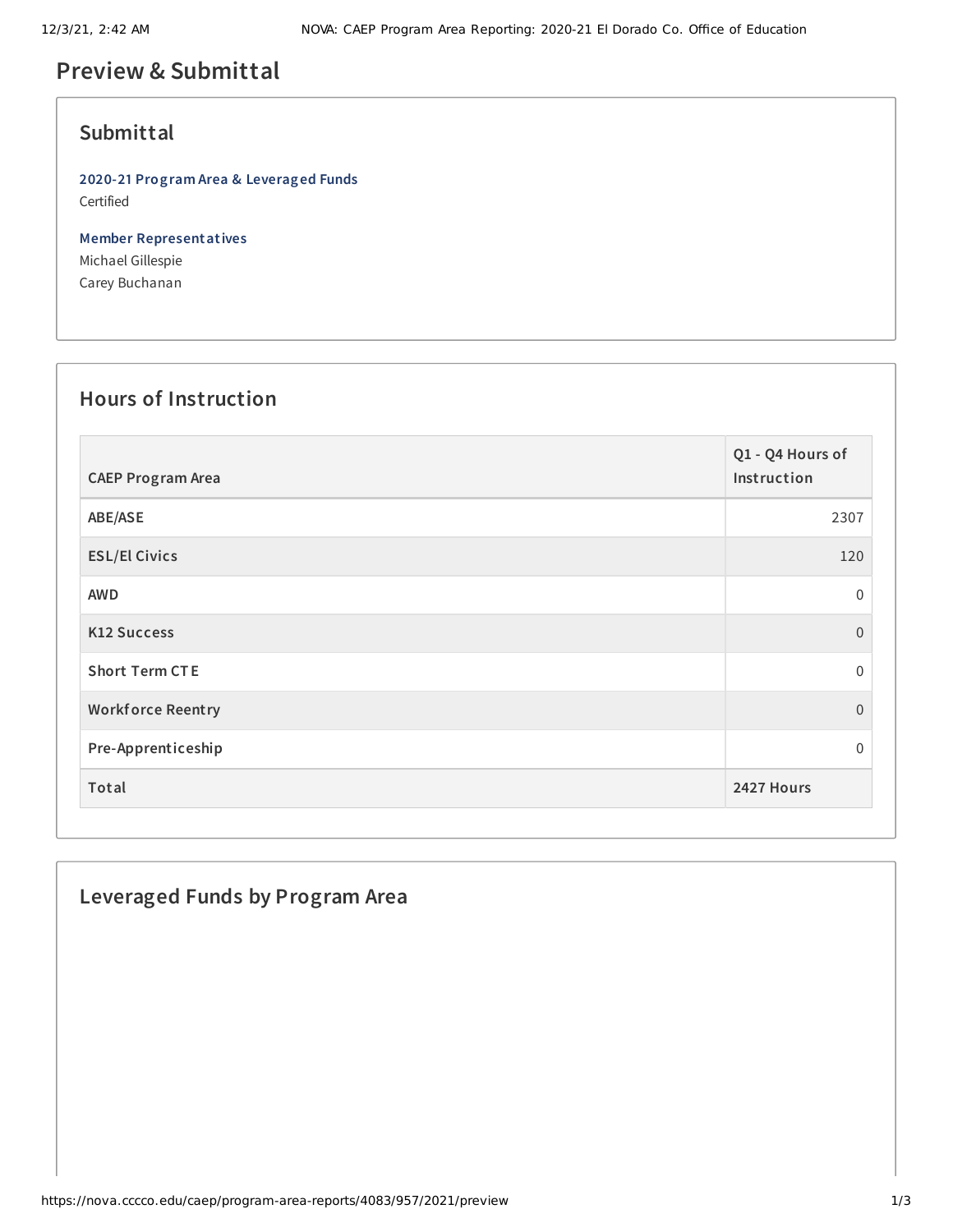| Fund                                         | <b>ABE/ASE</b> | ESL/El<br><b>Civics</b> | <b>AWD</b> | K12<br><b>Success</b> | <b>Short</b><br>Term<br><b>CTE</b> | Workforce<br>Reentry | Pre-<br>Apprenticeship | Totals    |
|----------------------------------------------|----------------|-------------------------|------------|-----------------------|------------------------------------|----------------------|------------------------|-----------|
| California Adult<br><b>Education Program</b> | \$276,509      | \$9,115                 | \$0        | \$0                   | \$0                                | \$0                  | \$0                    | \$285,624 |
| <b>CalWORKs</b>                              | \$15,390       | \$0                     | \$0        | \$0                   | \$0                                | \$0                  | \$0                    | \$15,390  |
| NonCredit                                    | \$0            | \$0                     | \$0        | \$0                   | \$0                                | \$0                  | \$0                    | \$0       |
| <b>Perkins</b>                               | \$0            | \$0                     | \$0        | \$0                   | \$0                                | \$0                  | \$0                    | \$0       |
| <b>LCFF</b>                                  | \$0            | \$0                     | \$0        | \$0                   | \$0                                | \$0                  | \$0                    | \$0       |
| <b>Fees</b>                                  | \$0            | \$0                     | \$0        | \$0                   | \$0                                | \$0                  | \$0                    | \$0       |
| K12 Adult Ed Jail<br><b>Funds</b>            | \$16,966       | \$0                     | \$0        | \$0                   | \$0                                | \$0                  | \$0                    | \$16,966  |
| <b>WIOA II</b>                               | \$0            | \$0                     | \$0        | \$0                   | \$0                                | \$0                  | \$0                    | \$0       |
| Contracted<br><b>Services</b>                | \$28,315       | \$0                     | \$0        | \$0                   | \$0                                | \$0                  | \$0                    | \$28,315  |
| Totals                                       | \$337,180      | \$9,115                 | \$0        | \$0                   | \$0                                | \$0                  | \$0                    | \$346,295 |

## **Certification**

**28 Capital Adult Education Regional Consortium - Primary Contact**

**Patricia Oliva** [poliva@scoe.net](mailto:poliva@scoe.net)

**Bethany Ely** Coordinator [bely@scoe.net](mailto:bely@scoe.net)

**Carla Slowiczek** CAERC Coordinator [cslowiczek@scoe.net](mailto:cslowiczek@scoe.net)

Appro ved by Pa tricia Oliva

**12/02/2021 06:41 PM PST**